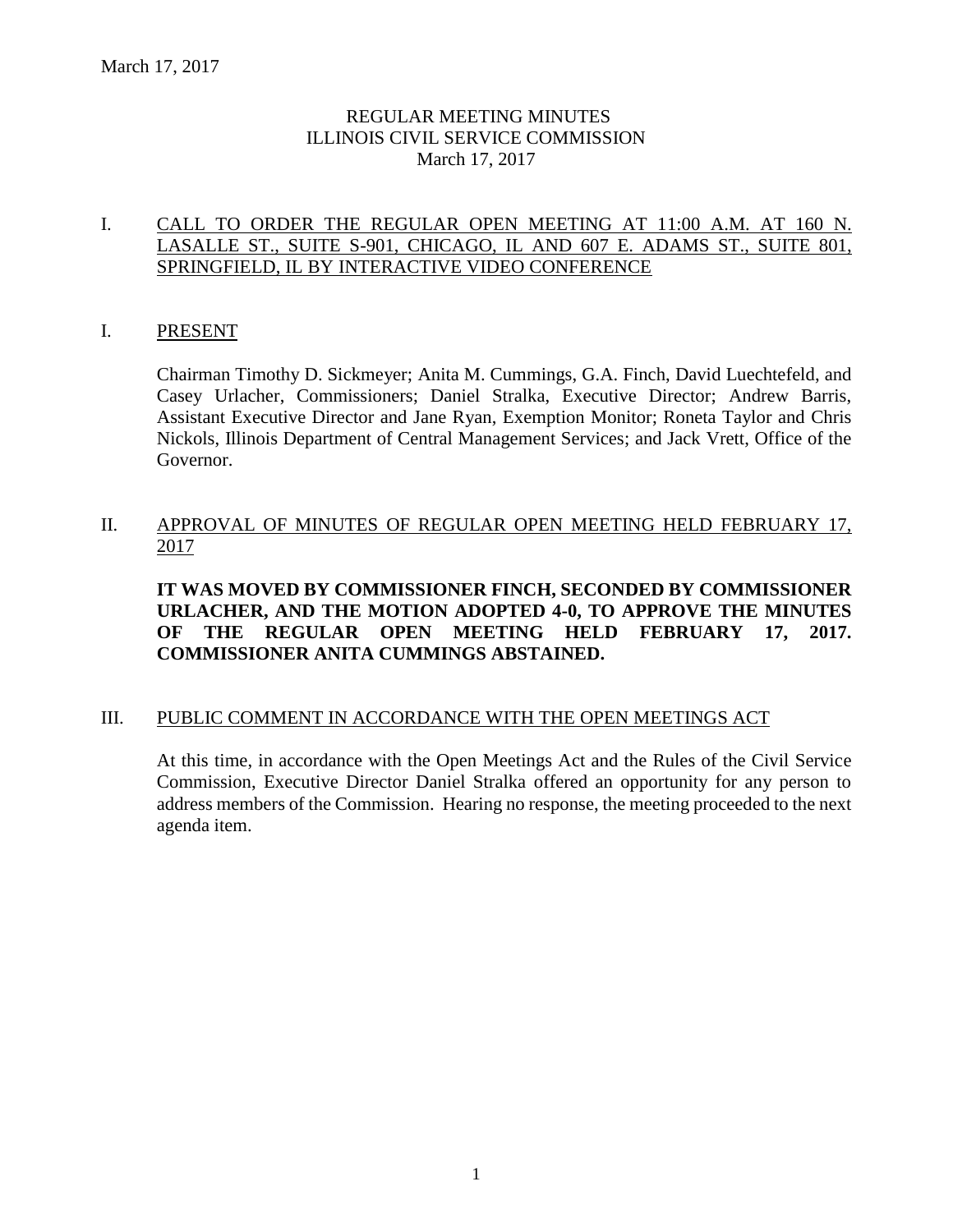#### IV. EXEMPTIONS UNDER SECTION 4d(3) OF THE PERSONNEL CODE

# A. Report on Exempt Positions from Department of Central Management Services

|               | Total     | Number of Exempt |
|---------------|-----------|------------------|
| <u>Agency</u> | Employees | Positions        |
|               |           |                  |
|               |           |                  |
|               |           |                  |
|               |           |                  |
|               |           |                  |
|               |           |                  |
|               |           |                  |
|               |           |                  |
|               |           |                  |
|               |           |                  |
|               |           |                  |
|               |           |                  |
|               |           |                  |
|               |           |                  |
|               |           |                  |
|               |           |                  |
|               |           |                  |
|               |           |                  |
|               |           |                  |
|               |           |                  |
|               |           |                  |
|               |           |                  |
|               |           |                  |
|               |           |                  |
|               |           |                  |
|               |           |                  |
|               |           |                  |
|               |           |                  |
|               |           |                  |
|               |           |                  |
|               |           |                  |
|               |           |                  |
|               |           |                  |
|               |           |                  |
|               |           |                  |
|               |           |                  |
|               |           |                  |
|               |           |                  |
|               |           |                  |
|               |           |                  |
|               |           |                  |
|               |           |                  |
|               |           |                  |
|               |           |                  |
|               |           |                  |
|               |           |                  |
|               |           |                  |
|               |           |                  |
|               |           |                  |
|               |           |                  |
|               |           |                  |
|               |           |                  |
|               |           |                  |
|               |           |                  |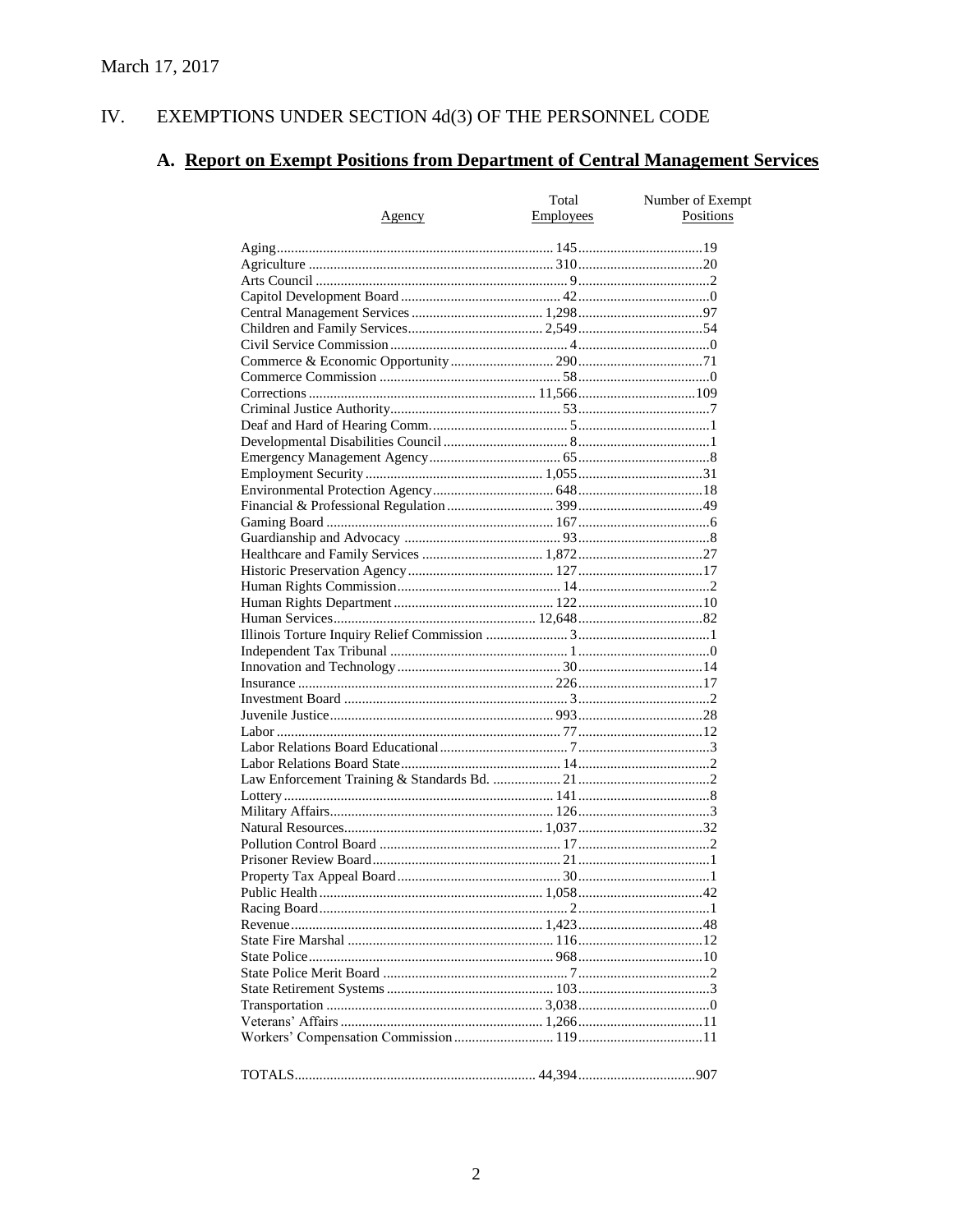## **B. Governing Rule – Section 1.142 Jurisdiction B Exemptions**

- a) The Civil Service Commission shall exercise its judgment when determining whether a position qualifies for exemption from Jurisdiction B under Section 4d(3) of the Personnel Code. The Commission will consider any or all of the following factors inherent in the position and any other factors deemed relevant to the request for exemption:
	- 1) The amount and scope of principal policy making authority;
	- 2) The amount and scope of principal policy administering authority;
	- 3) The amount of independent authority to represent the agency, board or commission to individuals, legislators, organizations or other agencies relative to programmatic responsibilities;
	- 4) The capability to bind the agency, board or commission to a course of action;
	- 5) The nature of the program for which the position has principal policy responsibility;
	- 6) The placement of the position on the organizational chart of the agency, board or commission;
	- 7) The mission, size and geographical scope of the organizational entity or program within the agency, board or commission to which the position is allocated or detailed.
- b) The Commission may, upon its own action after 30 days notice to the Director of Central Management Services or upon the recommendation of the Director of the Department of Central Management Services, rescind the exemption of any position that no longer meets the requirements for exemption set forth in subsection (a). However, rescission of an exemption shall be approved after the Commission has determined that an adequate level of managerial control exists in exempt status that will insure responsive and accountable administrative control of the programs of the agency, board or commission.
- c) For all positions currently exempt by action of the Commission, the Director of Central Management Services shall inform the Commission promptly in writing of all changes in essential functions, reporting structure, working title, work location, position title, position number or specialized knowledge, skills, abilities, licensure or certification.
- d) Prior to granting an exemption from Jurisdiction B under Section 4d(3) of the Personnel Code, the Commission will notify the incumbent of the position, if any, of its proposed action. The incumbent may appear at the Commission meeting at which action is to be taken and present objections to the exemption request.

(Source: Amended at 34 Ill. Reg. 3485, effective March 3, 2010)

\* \* \*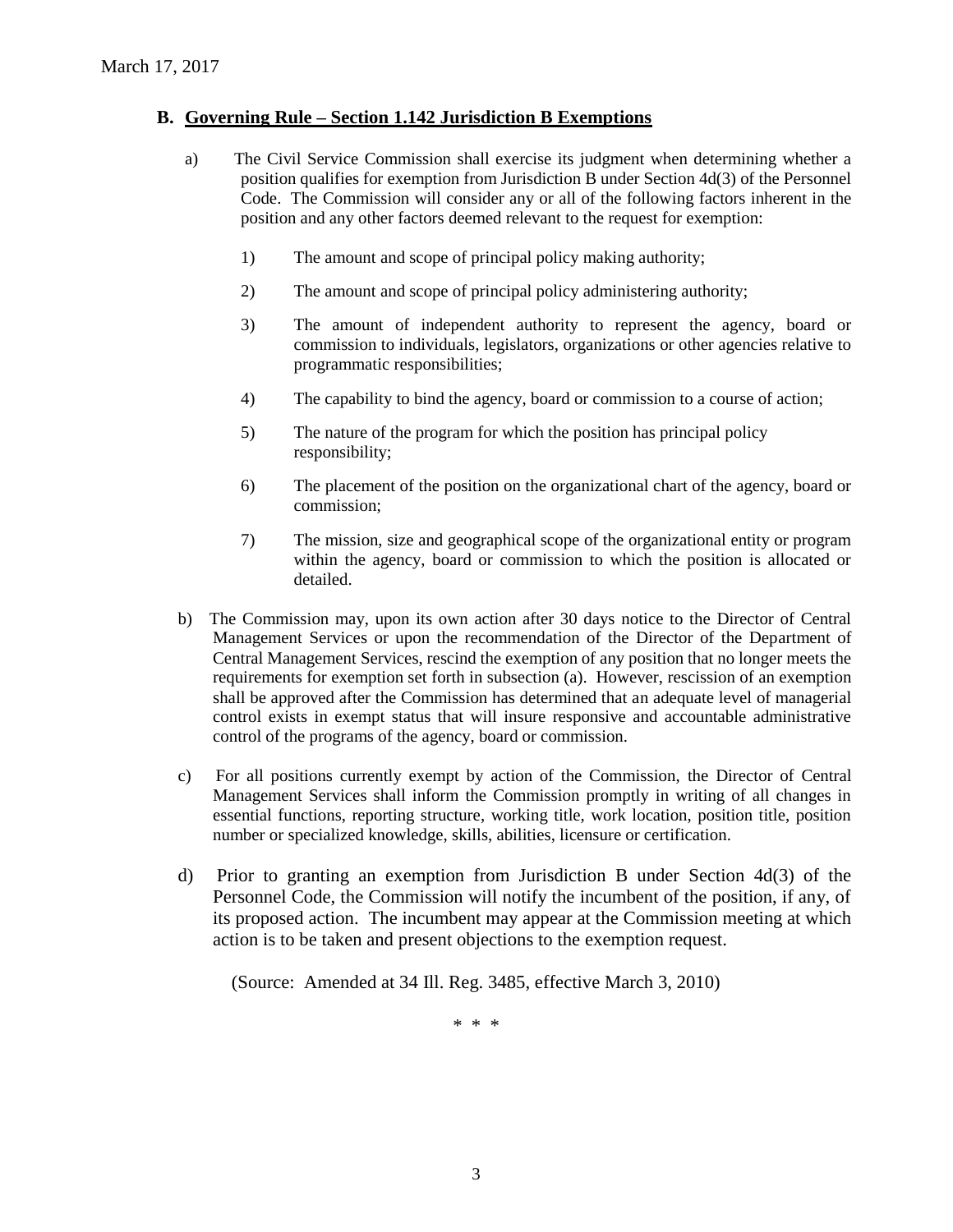## **C. Requests for 4d(3) Exemption**

Exemption Monitor Jane Ryan reported the following:

 $\triangleright$  Item C is a request from Central Management Services (CMS) for an Assistant Deputy Director of the Illinois Office of Communication and Information (IOCI) reporting to the Deputy Director of the IOCI who reports to the Chief Administrative Officer who reports to the Director. This position was rescinded May 20, 2016 as part of the overall changes to Media Administrators. While CMS' role has changed, it continues to have a substantial portfolio due to the size and scope of the agency. The Deputy Director position maintains principal policy authority as a policy advisor, media spokesperson, and communications strategist. The Assistant Deputy Director sought by this request will have principal policy authority over CMS publications. This includes editorial, design, and distribution services and staff responsible for large bureaus/divisions within CMS such as the Business Enterprise Program (minority business recruitment), Rapid Results, Surplus Property/Fleet Management, Bureau of Benefits, Bureau of Strategic Sourcing (BOSS), Property Management, and others. The position is similar to other large agencies with extensive areas of responsibility. Therefore, Staff recommended approval of this exemption request. CMS representative Roneta Taylor agreed with the information presented. Executive Director Stralka noted that historically CMS had two Media Administrators. This would put them at the same level of Public Information Officers.

## **IT WAS MOVED BY COMMISSIONER CUMMINGS, SECONDED BY COMMISSIONER URLACHER, AND THE MOTION ADOPTED 5-0 TO GRANT THE EXEMPTION REQUEST FOR THE FOLLOWING POSITION:**

**C: Assistant Deputy Director, Office of Communication & Information (CMS)**

#### **The following 4d(3) exemption request was granted on March 17, 2017:**

| <b>Position Number</b>  | 40070-37-80-300-00-01                                                          |
|-------------------------|--------------------------------------------------------------------------------|
| <b>Functional Title</b> | Assistant Deputy Director, Illinois Office of Communication and<br>Information |
|                         |                                                                                |
| Incumbent               | Vacant                                                                         |
|                         | Deputy Director, Illinois Office of Communication and                          |
| Supervisor              | Information who reports to the Chief Administrative Officer who                |
|                         | reports to the Director                                                        |
| Location                | <b>Cook County</b>                                                             |

## **C. Illinois Department of Central Management Services**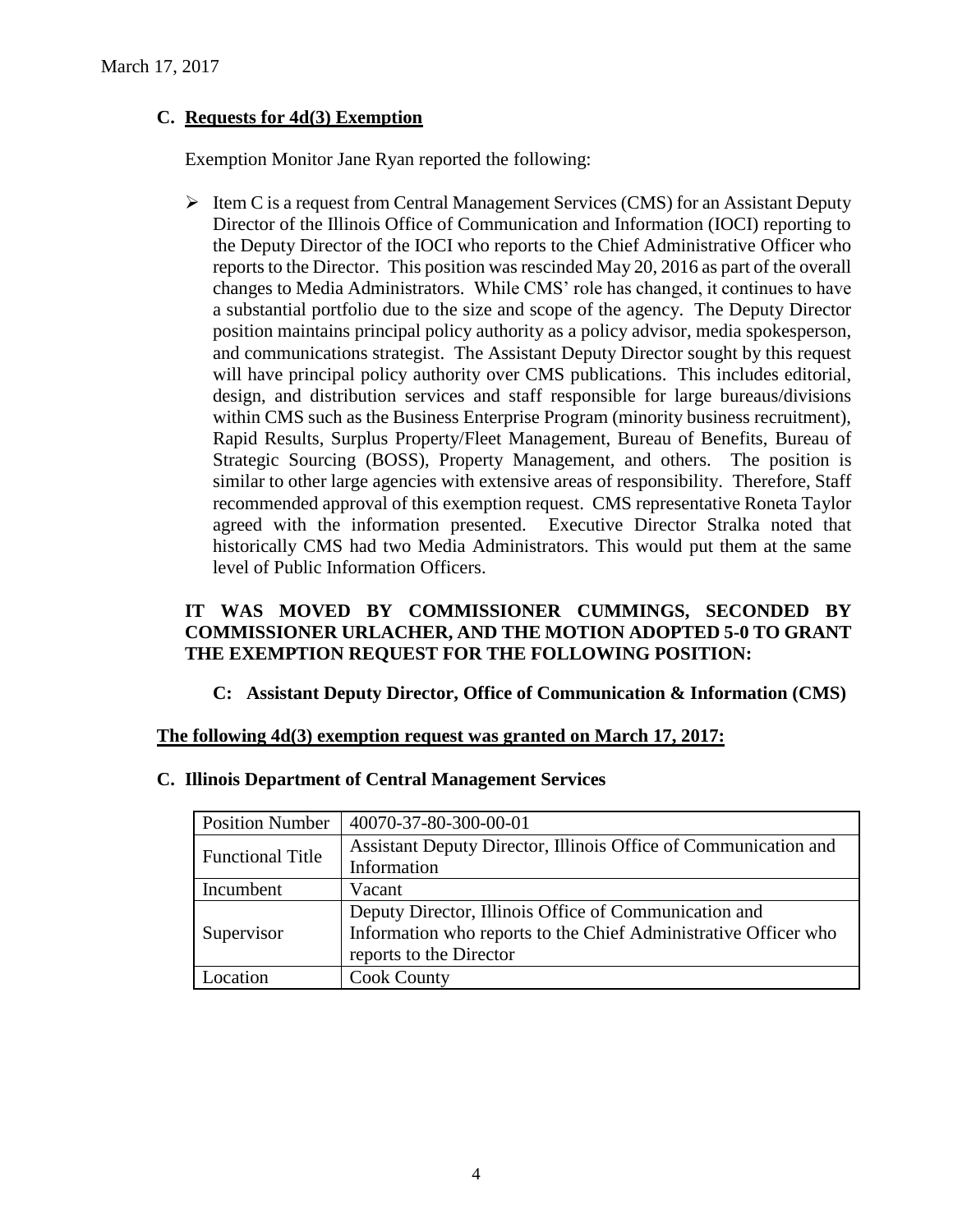## V. CLASS SPECIFICATIONS

#### **A. Governing Rule – Section 1.45 Classification Plan**

The Commission will review the class specifications requiring Commission approval under the Classification Plan and will approve those that meet the requirements of the Personnel Code and Personnel Rules and conform to the following accepted principles of position classification:

- a) The specifications are descriptive of the work being done or that will be done;
- b) Identifiable differentials are set forth among classes that are sufficiently significant to permit the assignment of individual positions to the appropriate class;
- c) Reasonable career promotional opportunities are provided;
- d) The specifications provide a reasonable and valid basis for selection screening by merit examinations;
- e) All requirements of the positions are consistent with classes similar in difficulty, complexity and nature of work.

The following class titles were submitted for creation and revision by the Director of the Illinois Department of Central Management Services (CMS):

#### **B. Corrections Vocational Instructor (revise) Juvenile Justice Vocational Instructor (create)**

## **C. Pharmacy Technician (revise) Pharmacy Lead Technician (revise)**

Assistant Executive Director Barris reported that Staff recommended the approval of the creation and revisions to the proposed class specifications, all of which were agreed to through collective bargaining. He noted that the Vocational Instructor revision provides more descriptive specifications of the work that will be done while providing identifiable differentials among the class that are sufficiently significant to permit the assignment of individual positions to the appropriate classes which outweighed any concerns over promotional opportunities. Regarding the Pharmacy Technician classes, the revisions are necessary pursuant to the Pharmacy Practice Act.

## **IT WAS MOVED BY COMMISSIONER CUMMINGS, SECONDED BY COMMISSIONER URLACHER, AND THE MOTION ADOPTED 5-0 TO APPROVE THE CREATION AND REVISION OF THE FOLLOWING CLASS TITLES TO BE EFFECTIVE APRIL 1, 2017:**

- **B. Corrections Vocational Instructor (revise) Juvenile Justice Vocational Instructor (create)**
- **C. Pharmacy Technician (revise) Pharmacy Lead Technician (revise)**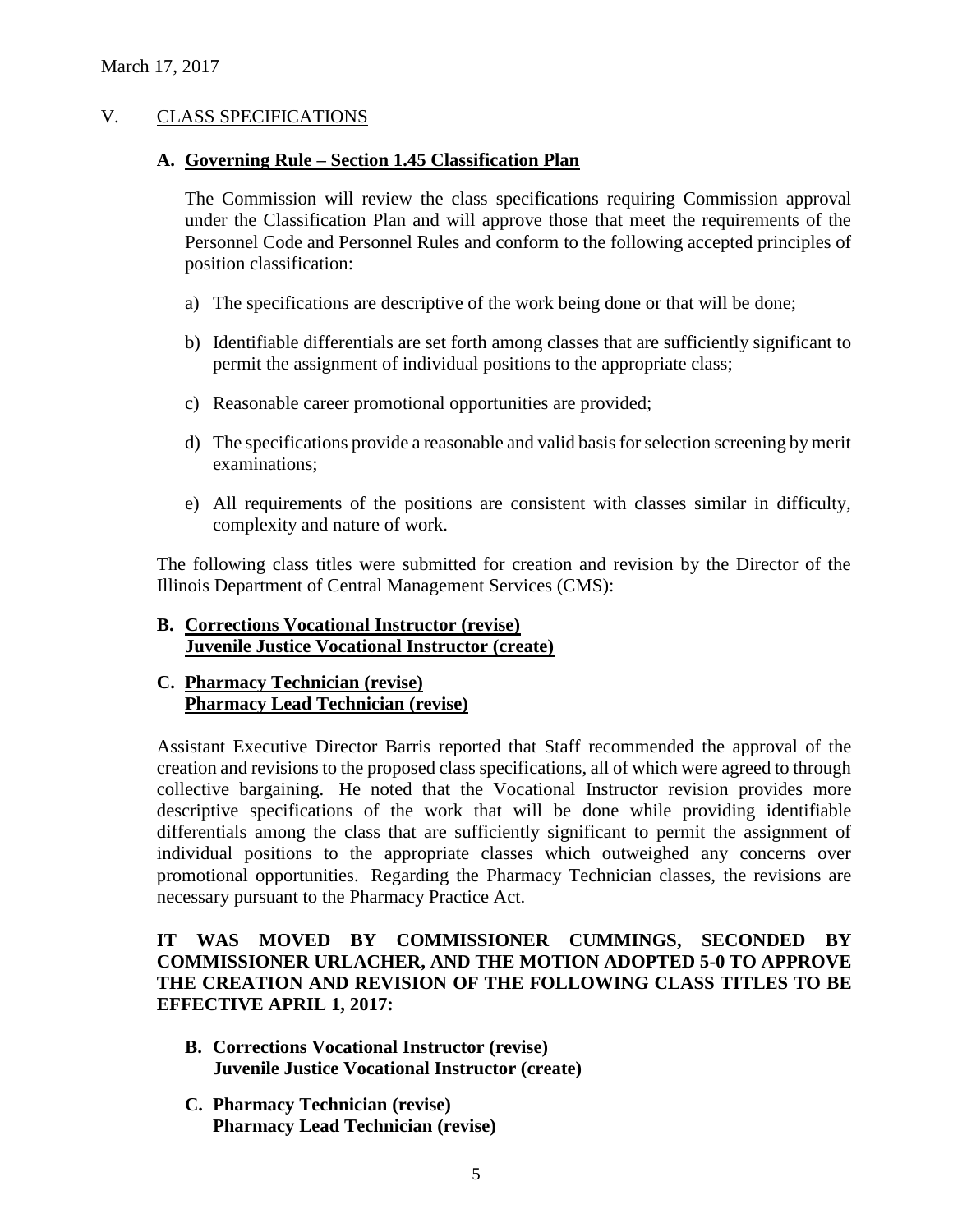## **IT WAS MOVED BY COMMISSIONER URLACHER, SECONDED BY COMMISSIONER FINCH, AND THE MOTION ADOPTED 5-0 TO DISAPPROVE ANY CLASS SPECIFICATIONS RECEIVED BY THE COMMISSION STAFF NOT CONTAINED IN THIS AGENDA TO ALLOW ADEQUATE STUDY.**

## VI. PERSONNEL RULES

#### **A. Civil Service Commission Governing Rule – Section 1.310 Personnel Rules**

The Commission has power to disapprove new rules or amendments to existing rules submitted by the Director of Central Management Services. Such proposed new rules or amendments of existing rules submitted to the Commission shall be accompanied by a report of proceedings attending the prior public hearing required by law with respect to them. If the Commission does not disapprove new rules or any amendment to existing rules within 30 days following the receipt from the Director of Central Management Services, the new rules or amendments have the force and effect of law after filing by the Director with the Secretary of State.

#### **B. None submitted**

**IT WAS MOVED BY COMMISSIONER CUMMINGS, SECONDED BY COMMISSIONER URLACHER, AND THE MOTION ADOPTED 5-0 TO DISAPPROVE ANY AMENDMENTS TO PERSONNEL RULES RECEIVED BY THE COMMISSION STAFF BUT NOT CONTAINED IN THIS AGENDA TO ALLOW ADEQUATE STUDY.** 

#### VII. MOTION TO CLOSE A PORTION OF THE MEETING

**IT WAS MOVED BY COMMISSIONER URLACHER, SECONDED BY COMMISSIONER FINCH, AND BY ROLL CALL VOTE THE MOTION ADOPTED 4-0 TO CLOSE A PORTION OF THE MEETING PURSUANT TO SUBSECTIONS 2(c)(1), 2(c)(4), AND 2(c)(11) OF THE OPEN MEETINGS ACT.**

| SICKMEYER       | <b>YES</b> | <b>CUMMINGS</b>    | YES  |
|-----------------|------------|--------------------|------|
| <b>FINCH</b>    | YES-       | <b>LUECHTEFELD</b> | YES. |
| <b>URLACHER</b> | YES.       |                    |      |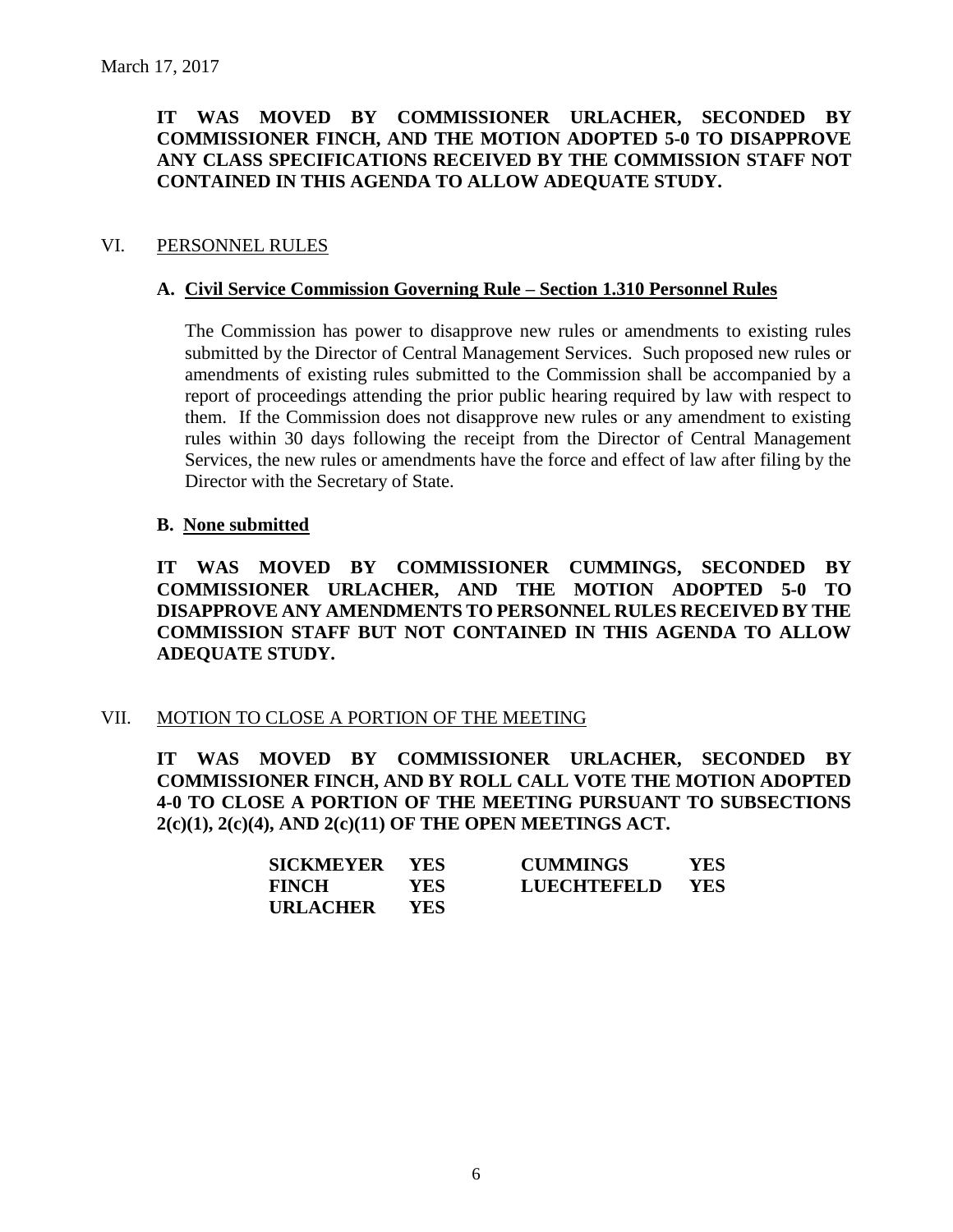#### March 17, 2017

#### VIII. RECONVENE THE OPEN MEETING

II. Upon due and proper notice, the regular open meeting of the Illinois Civil Service Commission was reconvened at 160 N. LaSalle St., Suite S-901, Chicago, IL and 607 E. Adams St., Suite 801, Springfield, IL by interactive video conference at 11:52 a.m.

#### PRESENT

Chairman Timothy D. Sickmeyer; Anita M. Cummings, G.A. Finch, David Luechtefeld and Casey Urlacher, Commissioners; Daniel Stralka, Executive Director; and Andrew Barris, Assistant Executive Director.

#### IX. NON-MERIT APPOINTMENT REPORT

Set forth below is the number of consecutive non-merit appointments made by each agency as reported by Central Management Services:

| <b>Agency</b>                                |               | $1/31/17$   2/28/17   2/29/16 |    |
|----------------------------------------------|---------------|-------------------------------|----|
| <b>Central Management Services</b>           |               | 0                             |    |
| <b>Employment Security</b>                   |               | 0                             |    |
| <b>Financial and Professional Regulation</b> | 0             | 0                             |    |
| <b>Gaming Board</b>                          |               | 0                             |    |
| Guardianship and Advocacy Comm.              |               | 0                             |    |
| <b>Healthcare and Family Services</b>        |               | 0                             |    |
| <b>Human Services</b>                        | 6             |                               | 15 |
| Insurance                                    | 1             | 0                             |    |
| <b>Natural Resources</b>                     |               | $\mathbf{2}$                  |    |
| <b>State Retirement Systems</b>              | $\mathcal{D}$ | っ                             | 3  |
| Transportation                               |               | 14                            |    |
| <b>Workers' Compensation Commission</b>      |               | $\mathbf{0}$                  |    |
| <b>Totals</b>                                | 15            | 19                            |    |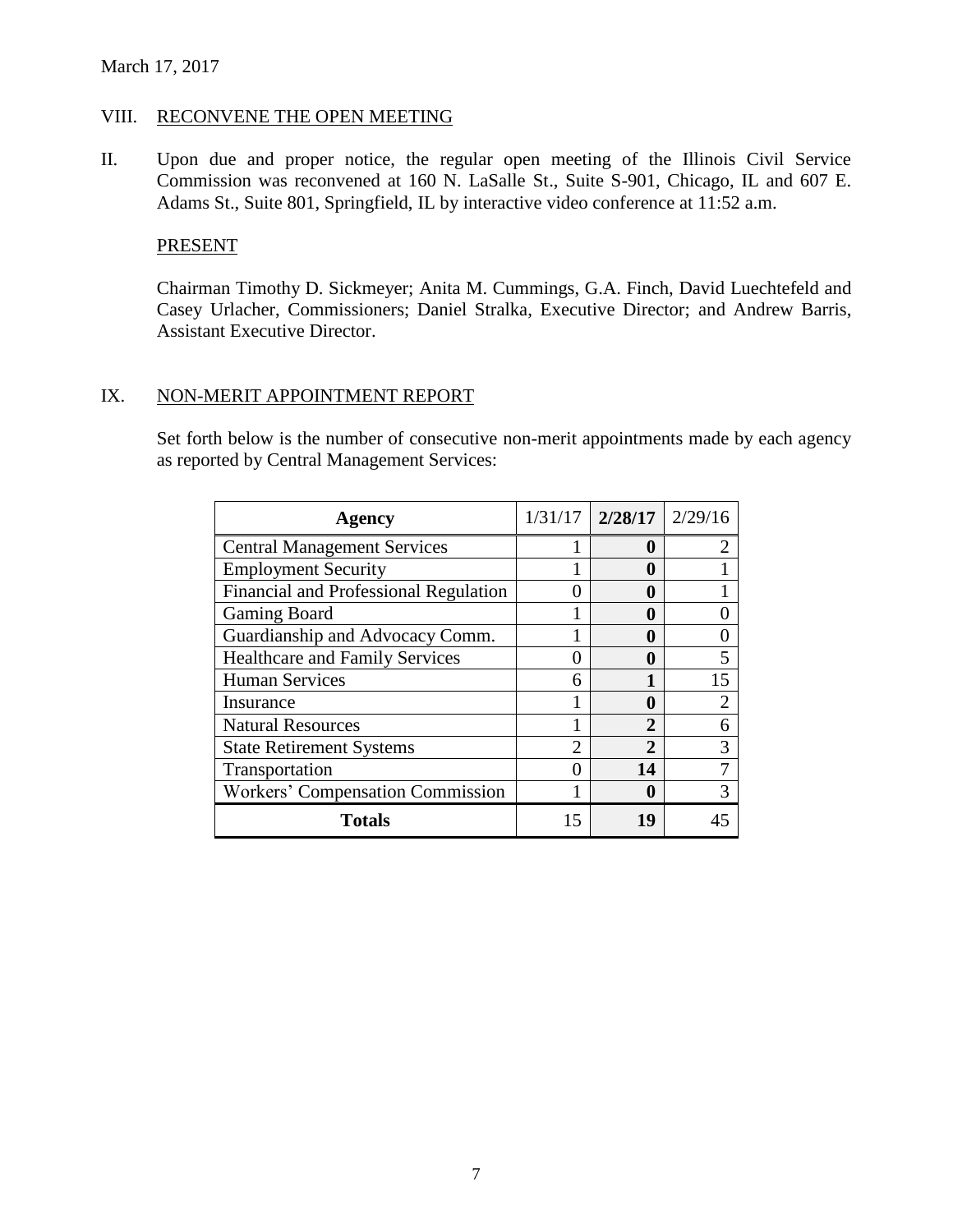## X. PUBLICLY ANNOUNCED DECISIONS RESULTING FROM APPEALS

#### **DA-14-17**

| Employee    | Chandra L. Kanosky   Appeal Date |                     | 9/09/16           |
|-------------|----------------------------------|---------------------|-------------------|
| Agency      | Human Services                   | Decision Date       | 3/03/17           |
| Appeal Type | Discharge                        | <b>Proposal for</b> | Uphold discharge. |
| ALJ         | <b>Andrew Barris</b>             | <b>Decision</b>     |                   |

**IT WAS MOVED BY COMMISSIONER CUMMINGS, SECONDED BY COMMISSIONER URLACHER, AND BY ROLL CALL VOTE OF 5-0 THE MOTION ADOPTED TO AFFIRM AND ADOPT THE PROPOSAL FOR DECISION OF THE ADMINISTRATIVE LAW JUDGE TO UPHOLD THE DISCHARGE FOR THE REASONS SET FORTH IN THE PROPOSAL FOR DECISION DATED MARCH 3, 2017.**

| SICKMEYER       | YES        | <b>CUMMINGS</b>    | YES        |
|-----------------|------------|--------------------|------------|
| <b>FINCH</b>    | <b>YES</b> | <b>LUECHTEFELD</b> | <b>YES</b> |
| <b>URLACHER</b> | YES.       |                    |            |

**DA-15-17<sup>1</sup>**

 $\overline{a}$ 

| Employee    | James Nam                             | <b>Appeal Date</b> | 9/13/16                |
|-------------|---------------------------------------|--------------------|------------------------|
| Agency      | Workers' Compensation   Decision Date |                    | $\frac{3}{03/17}$      |
| Appeal Type | Discharge                             | Proposal for       | 60-day suspension plus |
| ALJ         | Daniel Stralka                        | Decision           | duration of suspension |
|             |                                       |                    | pending discharge.     |

**IT WAS MOVED BY COMMISSIONER CUMMINGS, SECONDED BY COMMISSIONER FINCH, AND BY ROLL CALL VOTE OF 5-0 THE MOTION ADOPTED TO AFFIRM AND ADOPT THE PROPOSAL FOR DECISION OF THE ADMINISTRATIVE LAW JUDGE THAT THE PROVEN CHARGES WARRANT A 60-DAY SUSPENSION PLUS DURATION OF SUSPENSION PENDING DISCHARGE FOR THE REASONS SET FORTH IN THE PROPOSAL FOR DECISION DATED MARCH 3, 2017.**

| SICKMEYER       | <b>YES</b> | <b>CUMMINGS</b>    | <b>YES</b> |
|-----------------|------------|--------------------|------------|
| <b>FINCH</b>    | <b>YES</b> | <b>LUECHTEFELD</b> | <b>YES</b> |
| <b>URLACHER</b> | <b>YES</b> |                    |            |

<sup>&</sup>lt;sup>1</sup> Illinois Workers' Compensation Commission v. James Nam, DA-15-17 was consolidated with Illinois Workers' Compensation Commission v. James Nam, S-1-17.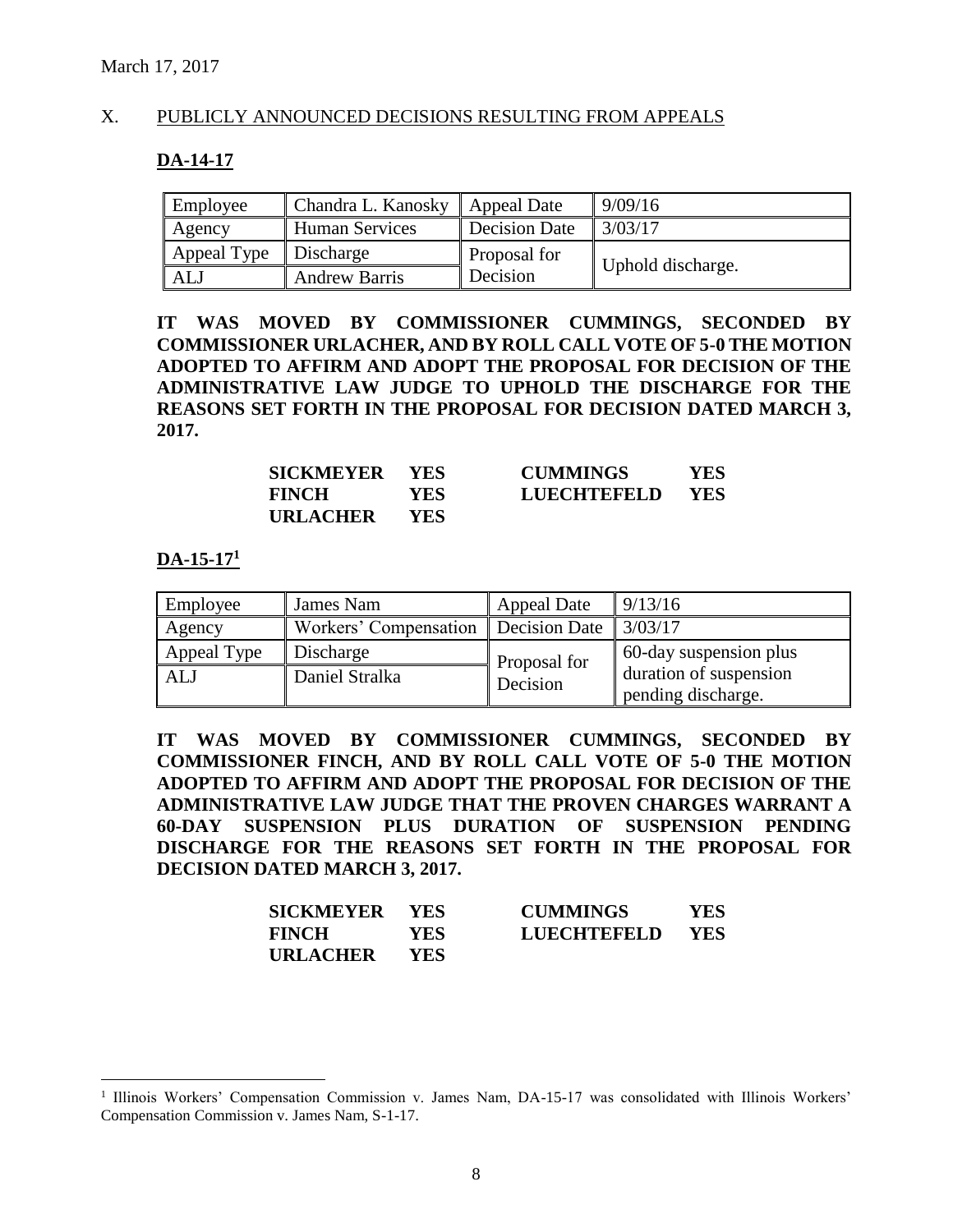## **DA-24-17**

| Employee    | Jeffrey E. Hopkins   Appeal Date             |                     | 11/07/16                         |
|-------------|----------------------------------------------|---------------------|----------------------------------|
| Agency      | Natural Resources   Decision Date   03/02/17 |                     |                                  |
| Appeal Type | Discharge                                    | <b>Proposal for</b> | 90-day suspension plus duration  |
| ALJ         | <b>Andrew Barris</b>                         | Decision            | of suspension pending discharge. |

**IT WAS MOVED BY COMMISSIONER CUMMINGS, SECONDED BY COMMISSIONER LUECHTEFELD, AND BY ROLL CALL VOTE OF 3-2 THE MOTION ADOPTED TO AFFIRM AND ADOPT THE PROPOSAL FOR DECISION OF THE ADMINISTRATIVE LAW JUDGE THAT THE PROVEN CHARGES WARRANT A 90-DAY SUSPENSION PLUS DURATION OF SUSPENSION PENDING DISCHARGE FOR THE REASONS SET FORTH IN THE PROPOSAL FOR DECISION DATED MARCH 2, 2017.**

| SICKMEYER       | <b>YES</b> | <b>CUMMINGS</b>    | YES        |
|-----------------|------------|--------------------|------------|
| <b>FINCH</b>    | NO.        | <b>LUECHTEFELD</b> | <b>YES</b> |
| <b>URLACHER</b> | NO.        |                    |            |

#### **S-1-17**

| Employee    | James Nam                             | Appeal Date         | 7/05/16             |
|-------------|---------------------------------------|---------------------|---------------------|
| Agency      | Workers' Compensation   Decision Date |                     | $\frac{13}{03}/17$  |
| Appeal Type | Suspension                            | <b>Proposal for</b> | Uphold 25-day paper |
| ALJ         | <sup>1</sup> Daniel Stralka           | Decision            | suspension.         |

**IT WAS MOVED BY COMMISSIONER FINCH, SECONDED BY COMMISSIONER URLACHER, AND BY ROLL CALL VOTE OF 5-0 THE MOTION ADOPTED TO AFFIRM AND ADOPT THE PROPOSAL FOR DECISION OF THE ADMINISTRATIVE LAW JUDGE TO UPHOLD THE 25-DAY PAPER SUSPENSION FOR THE REASONS SET FORTH IN THE PROPOSAL FOR DECISION DATED MARCH 3, 2017.**

| <b>SICKMEYER</b> | <b>YES</b> | <b>CUMMINGS</b> | YES. |
|------------------|------------|-----------------|------|
| <b>FINCH</b>     | YES        | LUECHTEFELD     | YES. |
| <b>URLACHER</b>  | YES.       |                 |      |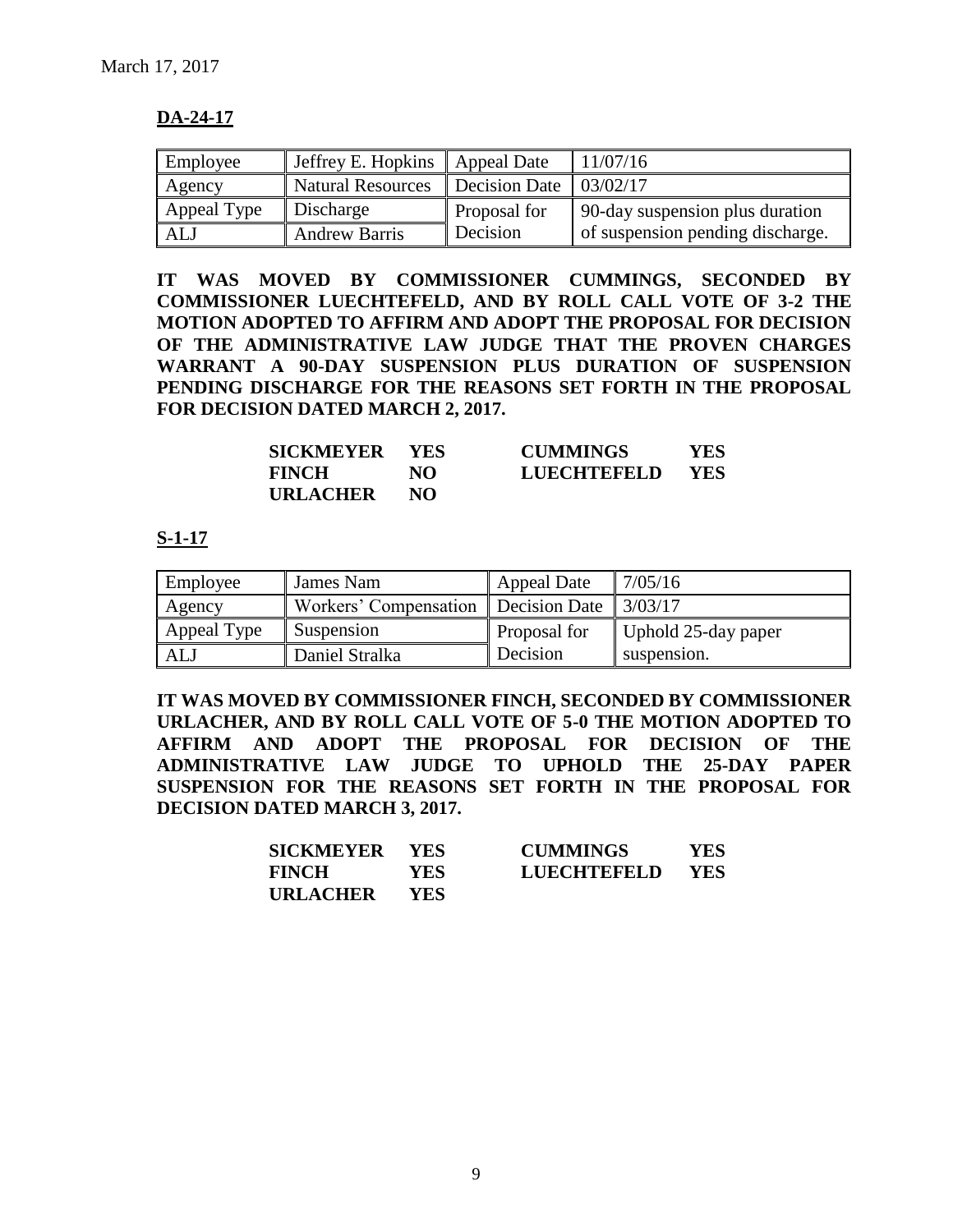## **S-22-17**

| Employee    | <b>Scott Nailor</b> | <b>Appeal Date</b>           | 10/18/16                  |
|-------------|---------------------|------------------------------|---------------------------|
| Agency      | Corrections         | Decision Date                | 02/24/17                  |
| Appeal Type | Suspension          | <b>Proposal for Decision</b> | Uphold 20-day suspension. |
| ALJ         | Daniel Stralka      |                              |                           |

**IT WAS MOVED BY COMMISSIONER CUMMINGS, SECONDED BY COMMISSIONER URLACHER, AND BY ROLL CALL VOTE OF 5-0 THE MOTION ADOPTED TO AFFIRM AND ADOPT THE PROPOSAL FOR DECISION OF THE ADMINISTRATIVE LAW JUDGE TO UPHOLD THE 20-DAY SUSPENSION FOR THE REASONS SET FORTH IN THE PROPOSAL FOR DECISION DATED FEBRUARY 24, 2017.**

| SICKMEYER       | <b>YES</b> | <b>CUMMINGS</b> | <b>YES</b> |
|-----------------|------------|-----------------|------------|
| <b>FINCH</b>    | YES.       | LUECHTEFELD     | <b>YES</b> |
| <b>URLACHER</b> | YES.       |                 |            |

#### XI. APPEALS TERMINATED WITHOUT DECISION ON THE MERITS

#### **DA-33-17**

| Employee    | Kimberly D. Prince                    | <b>Appeal Date</b> | 1/30/17               |
|-------------|---------------------------------------|--------------------|-----------------------|
| Agency      | <b>Children &amp; Family Services</b> | Decision Date      | 3/06/17               |
| Appeal Type | Discharge                             | Proposal for       | Dismissed; withdrawn. |
| ALJ         | <b>Andrew Barris</b>                  | Decision           |                       |

#### **S-35-17**

| Employee    | David A. Ratkovich    | <b>Appeal Date</b>    | 2/14/17               |
|-------------|-----------------------|-----------------------|-----------------------|
| Agency      | <b>Human Services</b> | Decision Date         | 2/17/17               |
| Appeal Type | Suspension            | Proposal for Decision | Dismissed; withdrawn. |
| AL J        | Daniel Stralka        |                       |                       |

**IT WAS MOVED BY COMMISSIONER URLACHER, SECONDED BY COMMISSIONER CUMMINGS, AND BY ROLL CALL VOTE OF 5-0 THE MOTION ADOPTED TO AFFIRM AND ADOPT THE PROPOSALS FOR DECISION OF THE ADMINISTRATIVE LAW JUDGES TO DISMISS THE APPEALS FOR THE REASONS SET FORTH IN THE PROPOSALS FOR DECISION.**

| <b>SICKMEYER</b> | <b>YES</b> | <b>CUMMINGS</b>    | YES        |
|------------------|------------|--------------------|------------|
| <b>FINCH</b>     | YES        | <b>LUECHTEFELD</b> | <b>YES</b> |
| <b>URLACHER</b>  | YES.       |                    |            |

Chairman Sickmeyer and Commissioner Luechtefeld gave Executive Director Stralka authority to sign their names to the signature sheets in accordance with their votes.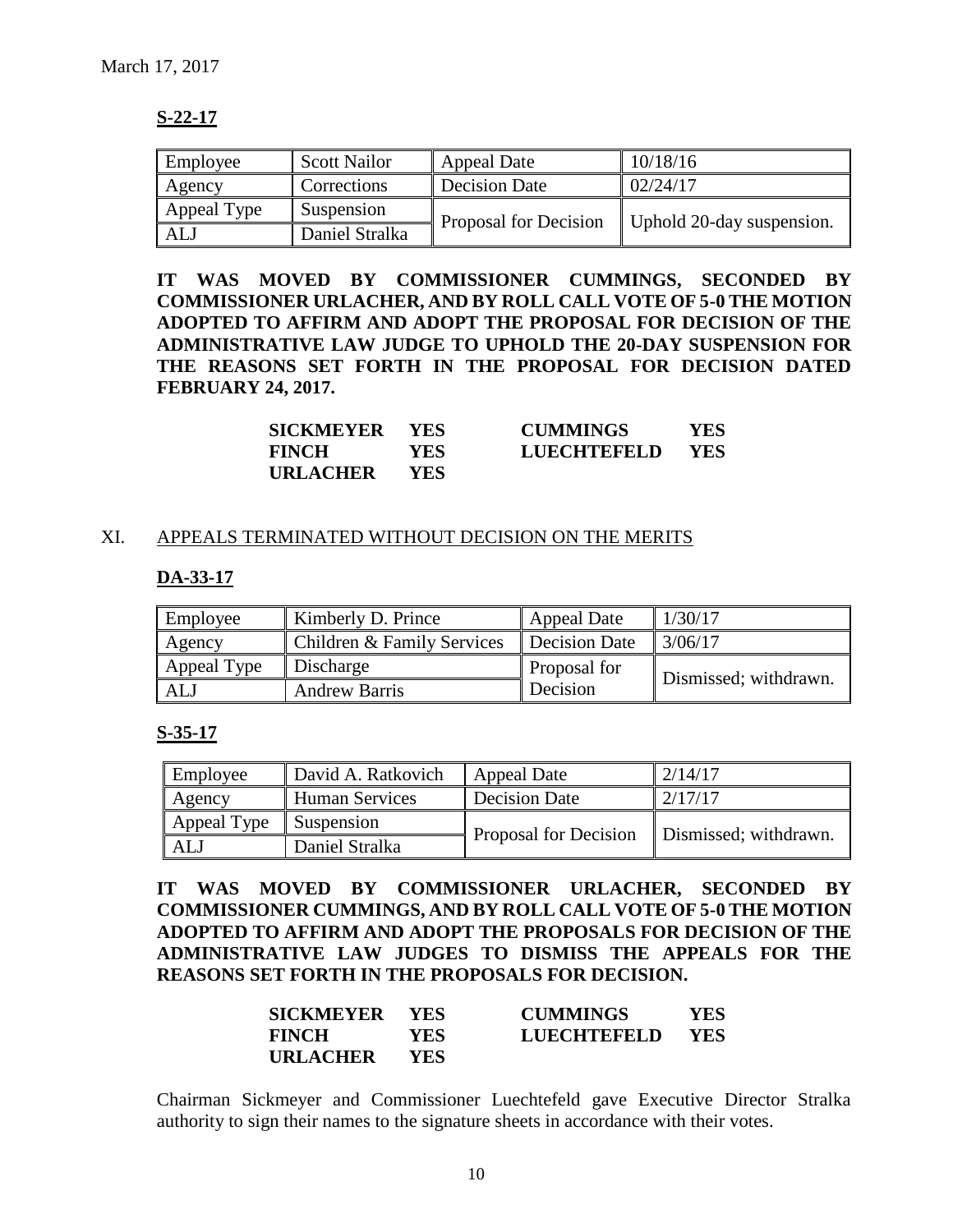#### XII. STAFF REPORT

Executive Director Stralka reported that:

- $\triangleright$  He and Chairman Sickmeyer attended the Commission's Fiscal Year 2018 House Appropriation Hearing on March 8, 2017.
- Former Commissioner Susan Moylan-Krey was recognized for her years of service with the Civil Service Commission. By unanimous consent Staff was directed to prepare a formal certificate acknowledging her contributions.
- $\triangleright$  Commission Staff was monitoring the State's introduction of a new website called Working for a Better Illinois. This was created to prepare for the retention of replacement workers in the event of an AFSCME strike. The website appears to solicit basic information from interested citizens but is not a substitute for the usual and customary hiring procedures. The State would still be required to appoint any replacement workers in accordance with the Personnel Code and Personnel Rules. It appears that the State would utilize the emergency appointment process to hire replacement workers. This was reported in the local newspaper as the testimony of Director Michael Hoffman at the CMS Senate Appropriation hearing on March 15, 2017. The emergency appointment allows for the appointment of such workers but is limited to 60 days. There has also been an indication that the State would utilize contract employees as replacement workers. Over the decades the Commission has ruled several times on the use of contract workers since the Personnel Code states that all positions of employment with the State are covered unless otherwise exempted. Those rulings have, generally speaking, found that contract workers performing work similar to that of other Personnel Code covered employees is not allowed. Jane Ryan met with the Deputy Director of Personnel who indicated that the employment of replacement workers would be in accordance with the Personnel Code. In any event, Commission Staff will provide a more detailed analysis on this issue should a strike appear imminent.
- $\triangleright$  The Commission is scheduled to "go live" with its financial data conversion in accordance with the Enterprise Resource Planning program on April 1, 2017.

Chairman Sickmeyer indicated he will be out of town on the scheduled date for the April 2017 meeting and inquired of the Commissioners if the date can be moved to Thursday, April 20 at 11:00 a.m. Despite a conflict with Commissioner Cummings' schedule, it was the consensus of the Commissioners to proceed with the change the Chairman proposed.

#### XIII. ANNOUNCEMENT OF NEXT MEETING

Announcement was made of the next regular open meeting to be held Thursday, April 20, 2017 at 11:00 a.m.